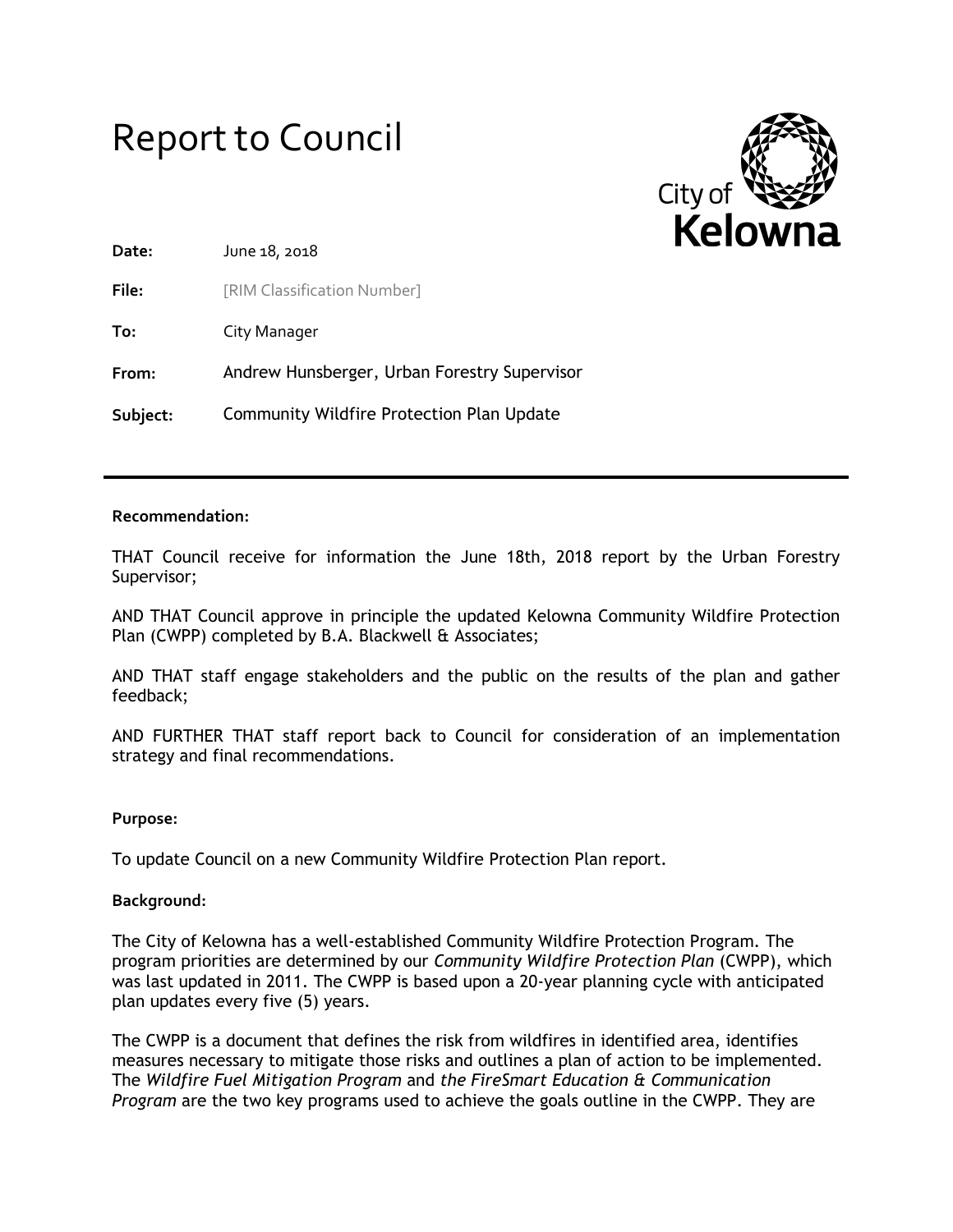well established programs that drive our efforts to minimize the risk associated with wildfire in and around the City of Kelowna.

The City initiated a wildfire fuel mitigation program in 1998 for city-owned land and has treated hundreds of hectares. The program has evolved over the years to include a planning and fire prevention component with the intent to minimize the threat to the public from wildfires. As an example, the Kelowna Fire Department has initiated a pilot program using the *FireSmart Home Partners app* to assess up to 160 homes located in the wildland-urban interface in 2017. The City is also supporting a provincial initiative to create a landscape-level fuel break located on provincial crown land south of the city that would slow the progress of a large wildfire event.

An update to the CWPP was necessary due to:

- Growth and development in the wildland-urban interface where the risk of wildfires is most prevalent,
- Forest health issues due to pine beetle, tussock moth and drought over the past decade.

These factors, as well as fire suppression practices, have led to a gradual buildup of forest fuels and subsequent increases in wildfire risk. Historically, the Okanagan valley would experience frequent fires of low intensity, keeping forest fuel levels at a much lower and manageable level.

The updated CWPP provides 47 prioritized recommendations. These recommendations have been assessed and the majority can be achieved with current resources. Staff have already undertaken some of the recommendations as a continuance of our *Wildfire Fuel Mitigation Program* and the *FireSmart Education & Communication Program.*

There are recommendations prioritized as "high" that will require additional internal resources to implement and may present more challenges, such as:

- Wildfire Development Permits triggered for new construction and major retrofits/renovations as part of the building permit. Other local governments such as the District of North Vancouver have a similar process in place. Staff will look at those models to possibly emulate,
- Bonds refunded based on the submission of a FireSmart post-development inspection of buildings and landscaping. Currently there is no inspection of on-site landscaping but this has been noted to be a significant hazard if not done properly.
- Review of current OCP Wildfire Development Permit process to strengthen and expand reach of the existing policy.

Additional resources will also be needed to assist with development and planning concerns on private lands. We have completed initial consultation with the *Urban Development Institute (UDI) – Okanagan Chapter* to ensure the development community is aware of the wildfire planning concerns and possible changes to the development permit process. Further consultation is required with homeowners living in the wildland-urban interface.

**Internal Circulation:**